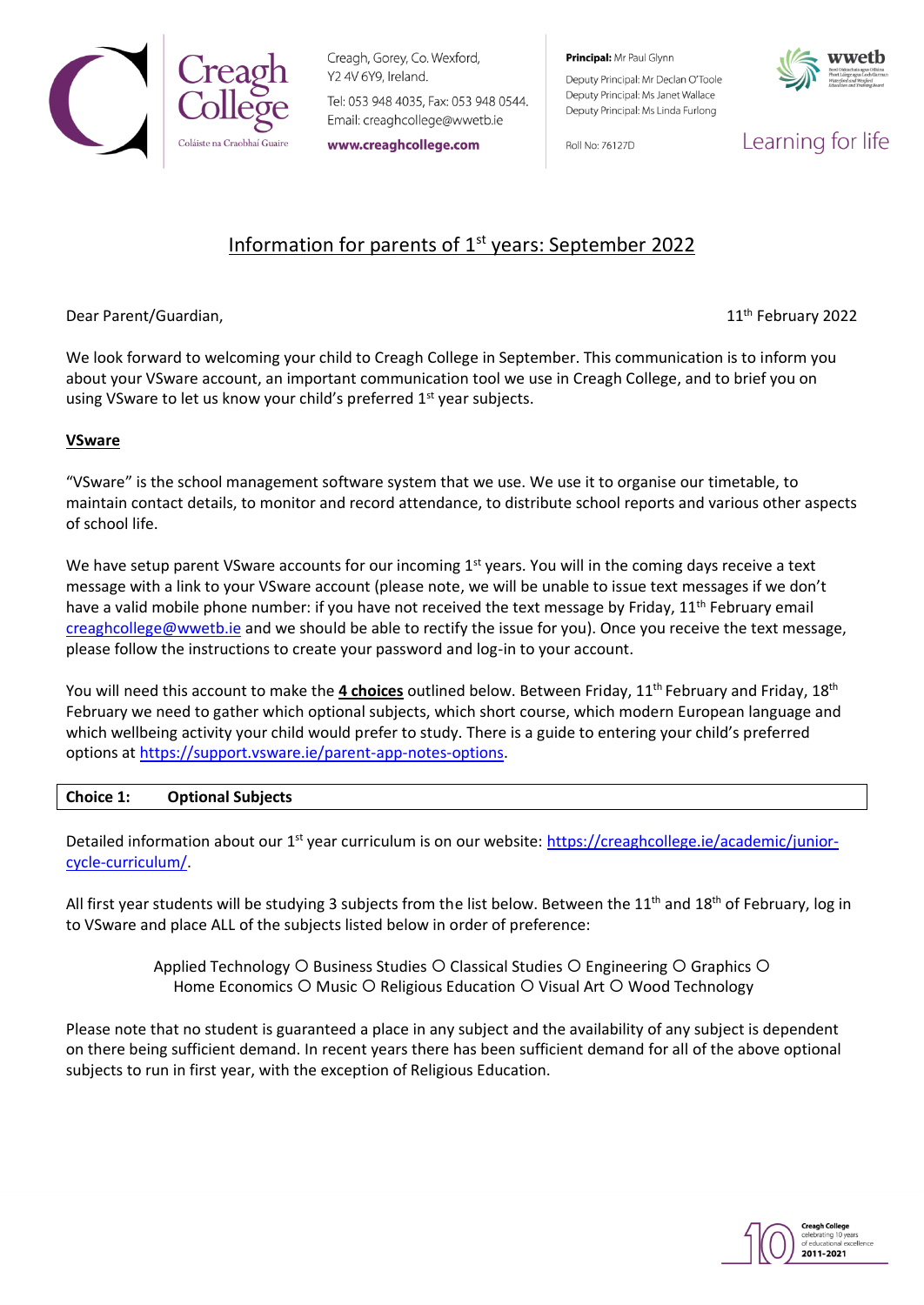

Places in subjects, especially practical subjects, are limited due to maximum class size and students cannot therefore be guaranteed their first preferences. In recent years however, there have been very high rates of access to students' top choices in 1st year.

As mandated by the Department of Education, all Junior Cycle students must study English, Irish (unless exempt), Maths and History. All students must study Wellbeing (which incorporates PE, SPHE and CSPE).

It is the policy of Creagh College that ALL Junior Cycle students study Science (up to 3<sup>rd</sup> year).

It is the policy of Creagh College that ALL FIRST year students must study a Modern European Language (French or Spanish) AND Geography.

At the end of first year, students will choose which three subjects from five (Modern European Language, Geography and three optional subjects) they will continue with up to  $3^{rd}$  year.

Creagh College students sit the following in their Junior Cycle (Junior Cert exams) in third year: English, Irish, Maths, Science, History, three optional subjects. They will also be assessed in PE short course and one other short course.

#### **Choice 2: Short Courses**

Students study one short course for the three years of Junior Cycle. More information about the short courses can be found on our website [https://creaghcollege.ie/short-courses/.](https://creaghcollege.ie/short-courses/)

Between the 11<sup>th</sup> and 18<sup>th</sup> February, log in to VSware and place ALL of the short courses listed in order of preference:

Coding  $\bigcirc$  Digital Media Literacy  $\bigcirc$  GAA Going Well  $\bigcirc$  Performing Arts  $\bigcirc$  Philosophy

Please note that no student is guaranteed a place in any short course and the availability of any short course is dependent on there being sufficient demand.

## **Choice 3: Modern European Language**

It is the policy of Creagh College that ALL FIRST year students must study a Modern European Language.

Between the 11<sup>th</sup> and 18<sup>th</sup> February, log in to VSware and place the languages below in order of preference:

French O Spanish

### **Choice 4: Activities**

As part of the college's Wellbeing Programme, students choose to participate in one activity from the list below. Activities run in first year only.

Between the 11<sup>th</sup> and 18<sup>th</sup> February, log in to VSware and place ALL of the activities listed in order of preference:

Art Club O Baking O Basketball O Drama O GAA O Science Club